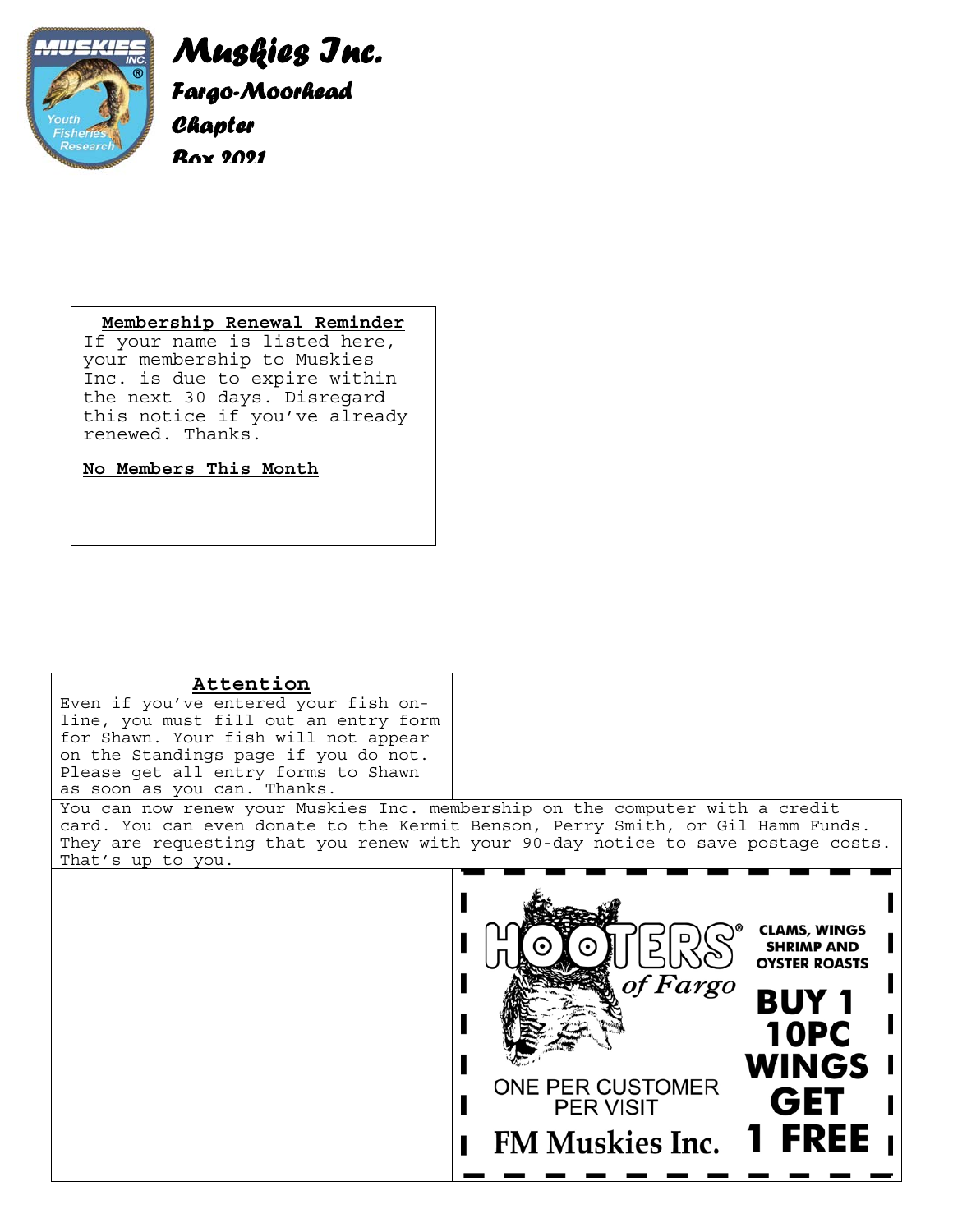#### **FM Muskie, Inc. Officers**

*President*  Mark Stenger 47629  $353^{\text{rd}}$  Ave. Frazee, MN. 56544 218-342-2743 E-mail: stenger@eot.com

#### *Vice President*

Chris Schrom 513 12<sup>th</sup> St. E. West Fargo, ND. 58078 701-282-3920 E-mail: f11bmb@aol.com

#### *2nd Vice President*

Brad Waldera 915  $8^{th}$  Ave. N. Wahpeton, ND. 58075 701-642-1952 E-mail: bradwaldera@yahoo.com

#### *Secretary*

Shawn Earley 3220  $12^{th}$  St S, Apt 205 Moorhead, MN 56560 701-306-7228 E-mail: musky\_45@yahoo.com

#### *Treasurer*

Rick Eagleson 1521 S  $12^{th}$  St Fargo, ND 58103 701-235-6536

#### *RVP*

Brett Waldera  $16568^{\text{th}}$  St. E. West Fargo, ND. 58078 701-298-9032 E-mail: bjwaldera@i29.net

#### **Board of Directors**

John Skarie – 218-846-1946 Jon Holman – 218-498-2202 Bob Collins – 218-847-7714 Ed Sweeney – 701-282-6000 Bud Anderson- 320-762-9977 Paul Haug – 701-280-2755 Jo Trustem- 218-236-5730 Joe Hardy – 320-763-7755 Dan Trustem- 218-236-5730 Brian Grote – 218-790-0275 Ron Teschner- 701-642-3368

> **Newsletter Editor/Publisher Club Photographer 2nd Vice President/ ALD Research Director Chapter News Writer** Brad Waldera

**At our last meeting:** President Mark Stenger began the meeting by having Brett give us another update on the Muskie stocking project we're doing for Many Point Lake. 566 fish were stocked, including a 40 incher that surprisingly survived a few years in the hatchery pond. We might have more details to share at the December meeting regarding the actual sizes of the fish that were put in, and what the cost was to our Chapter.

We are exploring different avenues relating to the sales of the Al Skaar/Gil Hamm print. Sales have not met what was anticipated, and we're looking into what other options are available. If you have any ideas, please share them with a member of the F-M Board.

I gave a short summary about my trip to attend the Vikingland Chapter's November meeting. Jerry Wendlandt had a lot of interesting facts to share, and I passed that information along to our members. We had a discussion about the fact that it is now illegal to transport live fish across State lines. We also talked about bait shops NOT selling Suckers that are more than 12 inches in length. There seems to be a technicality about what classification the fish falls into. Apparently a Sucker is considered a Minnow until it reaches 12 inches in size. After that, it's considered a Rough fish, and cannot legally be sold. At least that's what I think the problem is. Henry Drewes will be at the December meeting, and I'm sure he'll be asked about this situation.

Jim Wolters gave us a short update on some local news, and about some of the Muskie stocking being done. He mentioned that 200 fingerlings were recently put into Beers Lake, and over 2300 Muskies in various sizes were put into West Battle Lake. He said a Muskie study is going to be done on West Battle Lake this spring, but I can't recall the actual details of what they'll be looking for. I'm sure we'll hear more about it later. Pelican Lake has documented natural reproduction, as Jim mentions that on three occasions they have found fish from non-stocked years. That's good to hear.

There is still talk about a gathering of the Minnesota Chapters of Muskies Inc. The when and where have yet to be decided, but our Chapter feels that this would be great for camaraderie. We'll learn more over the Winter, and pass along the details.

Our Chapter will be doing another collage for Muskie magazine this year. I'd like you to send me pictures of 50-inch fish,  $1^{st}$  Muskies caught, or Youth member photos. Please limit them to one photo per person, and put a Post-it note on the back stating the member's name and the length of the fish. Thanks.

#### Brad Waldera-Newsletter Editor

**At the next meeting:** See the next page for a list of this month's meeting activities. We may also have an update on the Many Point stocking if time permits. Be sure to make it to the December meeting.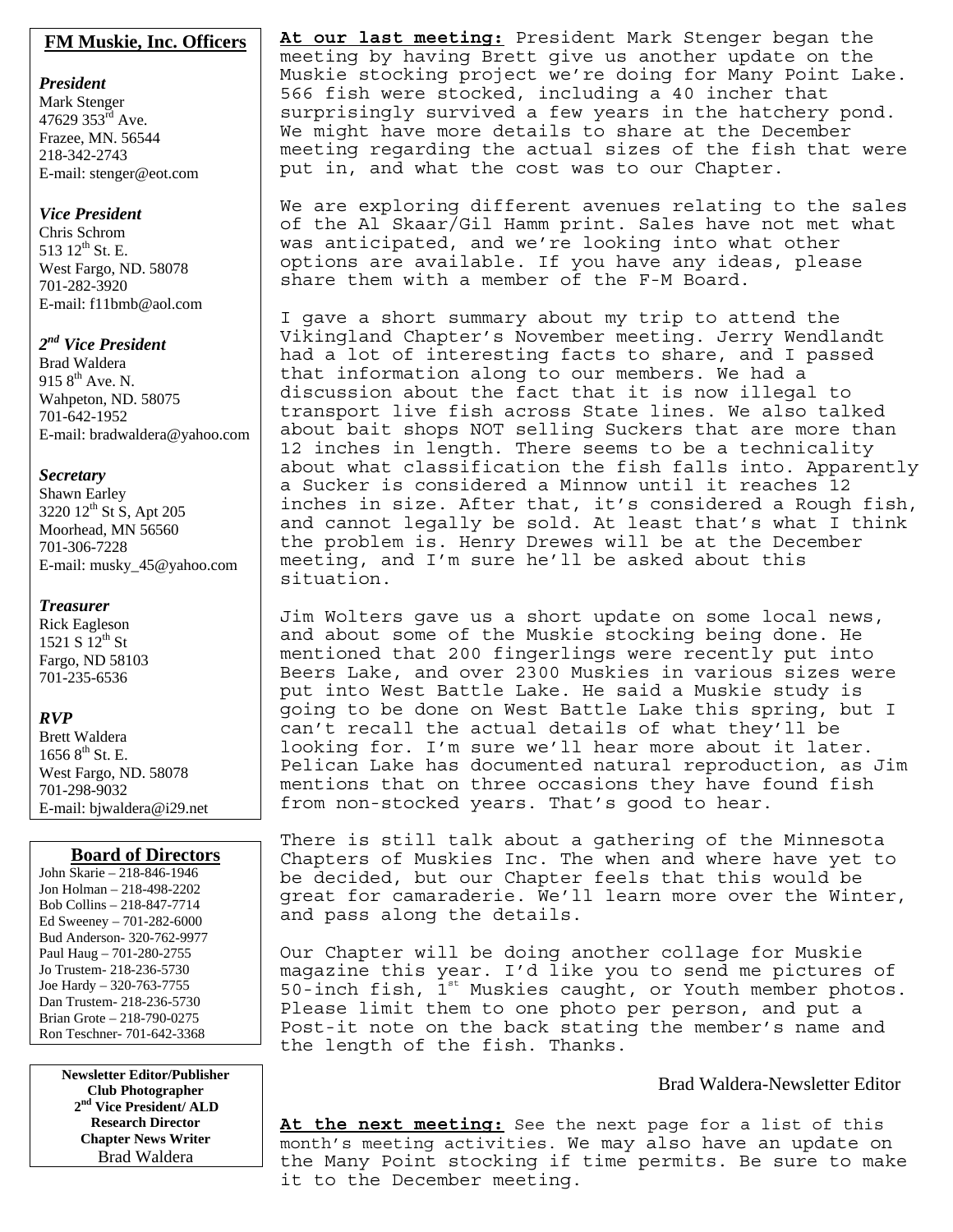# **President's Message**

No report from the President this month.

Mark Stenger Pres. 02

# **Upcoming Events:**

#### **auction. Thanks**.

**December 18**- This is the " Mother " of all meetings. Do all you can to make it to the December meeting, as it's our largest, and most important meeting of the year. We have a whole bunch of things planned. If you only make it to one meeting per year, it should be this one. (Of course we hope to see you at ALL the meetings).  $\odot$ 

We will have our election of officers; the kind souls who'll be running our Chapter next year. We'll have our annual Chili feed. We'll have speakers from the North Dakota and Minnesota Departments of natural resources. We will have our Tackle auction, which is a fundraiser for our Chapter, and we'll also pass out the tickets to sell for our annual fundraising Banquet. Each member is encouraged to take and do your best to sell at least 5 tickets. Don't forget that this meeting has an earlier start, at 6:30pm.

**DO NOT MISS THIS MEETING!**

**Please check your tackle boxes and bring any, and as many old lures as you can for our tackle**

# **Notice**

Extra Muskies Inc. 2007 calendars are available if anyone would like one. I can even mail one to you if you would like. They're \$10.00 and there's no shipping fee. I will also have some available at the December meeting.

**Van Raden Construction, Inc. Van Raden Properties, Inc.**  402 35<sup>th</sup> Ave. North, Fargo, ND 58102 Phone 218-233-2731 - Fax 701-232-8073 *Serving the Fargo, Moorhead, Dilworth, Grand Forks Areas* Apartments, Duplexes and Town Houses For Rent Manufactured Homes Rental and Sales Manufactured Home Park Lots for Rent Commercial Property For Rent and/or Build to Suit Cold Storage Rental Spaces Available

# **JDRC Rod Builders**

**Jay Ross, Prop.** 

**RR 1 Box 153A** 

# **Ortonville, MN 56278**

**(320) 839-2727** 





#### **Authorized Service Center Bob's Trolling Motor Service Motor Sales - Parts - Service** Mon. - Sat. 6 p.m. -10 p.m. West Fargo, ND · (701) 281-9566 · (701) 306-5692